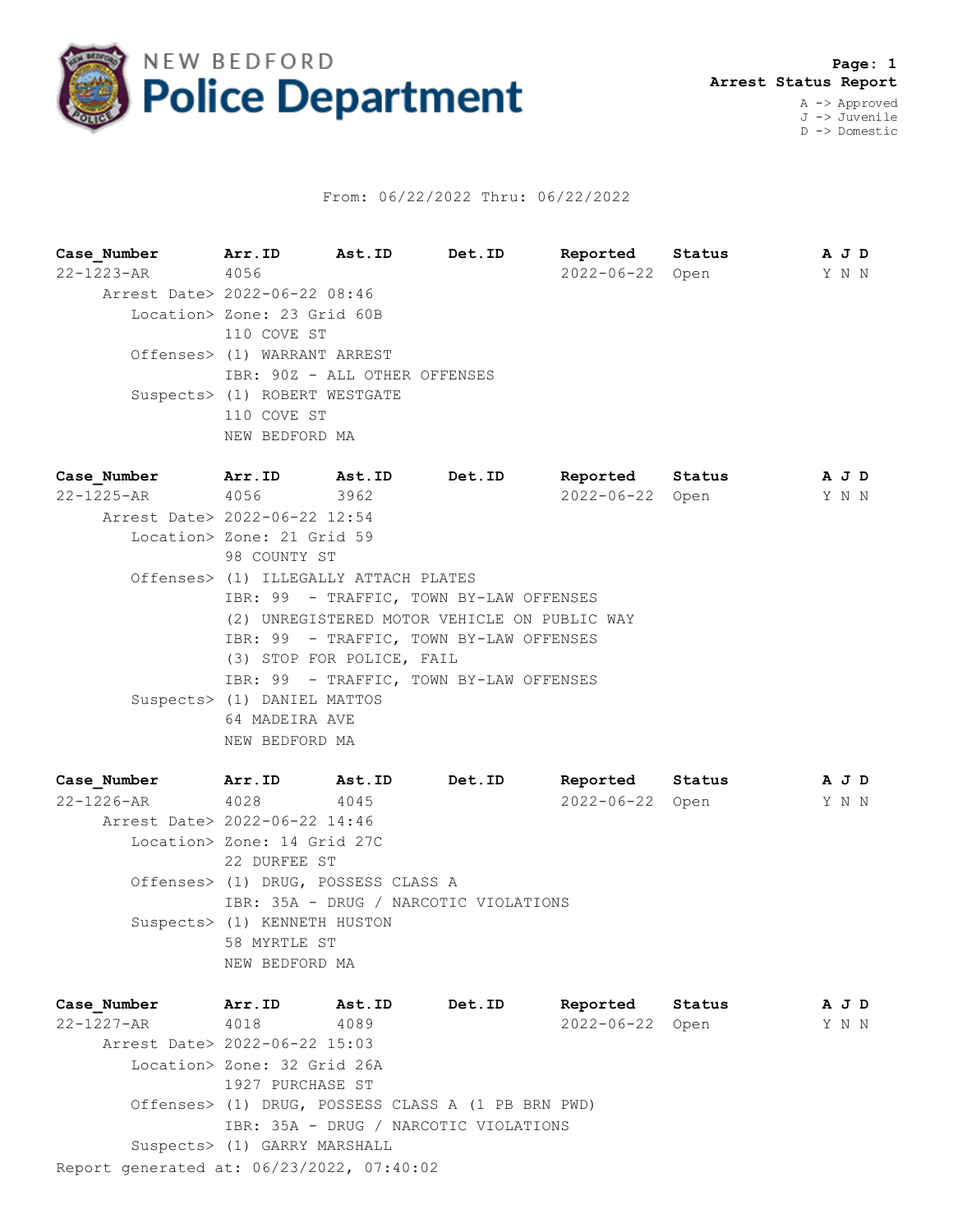

 **Page: 2 Arrest Status Report** A -> Approved J -> Juvenile

D -> Domestic

 169 LAKE DR PLYMOUTH MA

**Case\_Number Arr.ID Ast.ID Det.ID Reported Status A J D** 22-1228-AR 4054 4035 2022-06-22 Open Y N N Arrest Date> 2022-06-22 15:34 Location> Zone: 32 Grid 26A 959 COUNTY ST Offenses> (1) WARRANT ARREST (DOCKET #1960CR002483) IBR: 90Z - ALL OTHER OFFENSES Suspects> (1) RYAN COURNOYER 74 PENNIMAN ST NEW BEDFORD MA

**Case\_Number Arr.ID Ast.ID Det.ID Reported Status A J D** 22-1229-AR 4126 4110 2022-06-22 Open Y N N Arrest Date> 2022-06-22 16:20 Location> Zone: 13 Grid 43A 347 MILL ST Offenses> (1) WARRANT ARREST IBR: 90Z - ALL OTHER OFFENSES (2) UNREGISTERED MOTOR VEHICLE ON PUBLIC WAY IBR: 99 - TRAFFIC, TOWN BY-LAW OFFENSES (3) UNINSURED MOTOR VEHICLE IBR: 99 - TRAFFIC, TOWN BY-LAW OFFENSES (4) ILLEGALLY ATTACH PLATES IBR: 99 - TRAFFIC, TOWN BY-LAW OFFENSES (5) UNLICENSED OPERATION OF MV IBR: 99 - TRAFFIC, TOWN BY-LAW OFFENSES Suspects> (1) MYRIELLE ACEVEDO 592 KEMPTON ST NEW BEDFORD MA

**Case\_Number Arr.ID Ast.ID Det.ID Reported Status A J D** 22-1230-AR 4045 2022-06-22 Open Y N N Arrest Date> 2022-06-22 18:06 Location> Zone: 32 Grid 23 25 ADAMS ST Offenses> (1) DRUG, DISTRIBUTE CLASS B (1 PB .4 GRAMS BROSSEAU) IBR: 35A - DRUG / NARCOTIC VIOLATIONS (2) CONSPIRACY TO VIOLATE DRUG LAW (BROSSEAU) IBR: 90Z - ALL OTHER OFFENSES (3) DRUG, DISTRIBUTE CLASS B (1 PB SUB .4 GRAMS- GONYNOR) IBR: 35A - DRUG / NARCOTIC VIOLATIONS (4) CONSPIRACY TO VIOLATE DRUG LAW (GONYNOR) IBR: 90Z - ALL OTHER OFFENSES (5) DRUG, DISTRIBUTE CLASS D (6 PB GRN VEG 34.3 GRAMS- MAGRATH) IBR: 35A - DRUG / NARCOTIC VIOLATIONS (6) DRUG, POSSESS TO DISTRIB CLASS B (2 PB SUB 2.7G)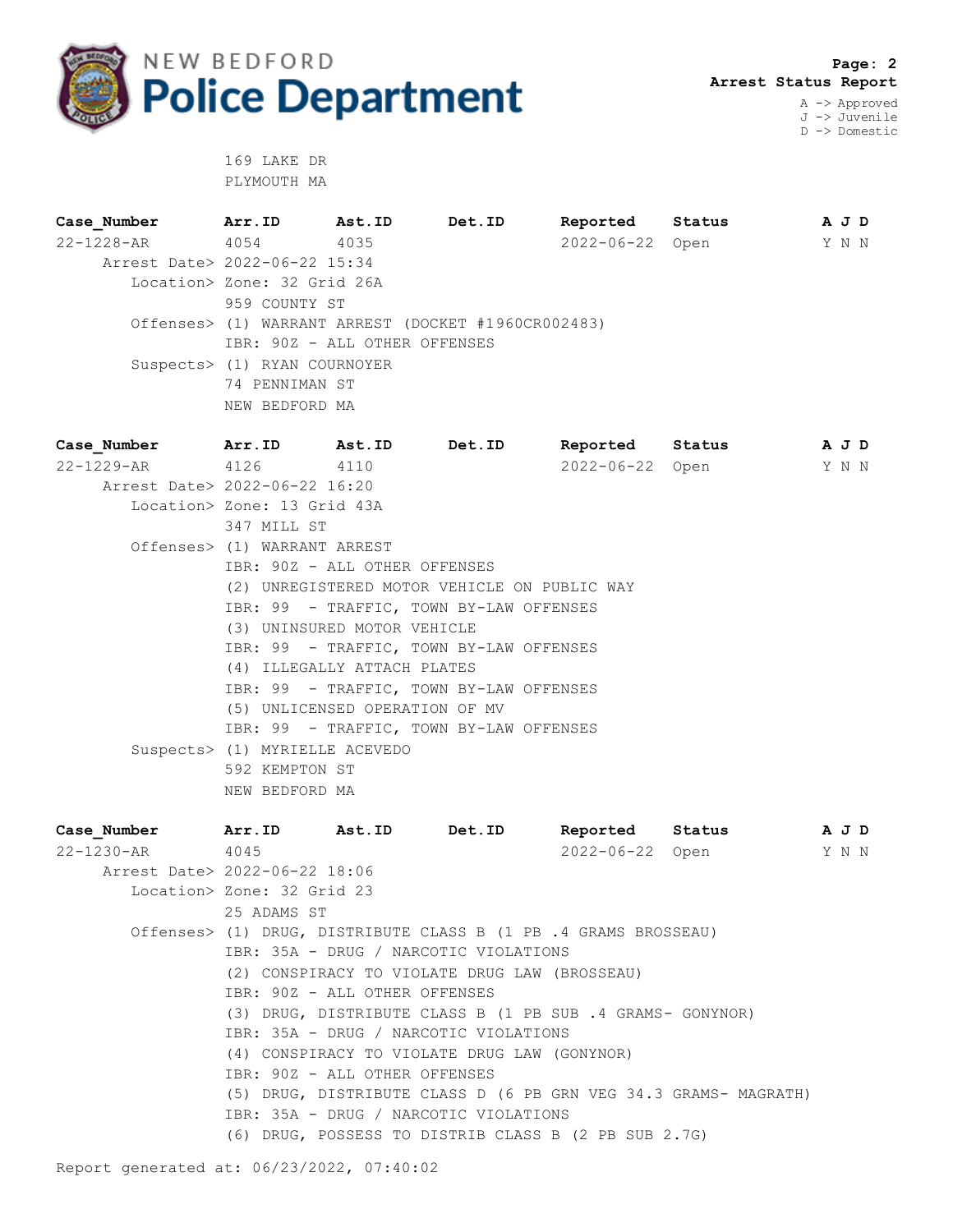

 **Page: 3 Arrest Status Report**

A -> Approved J -> Juvenile D -> Domestic

 IBR: 35A - DRUG / NARCOTIC VIOLATIONS (7) DRUG, POSSESS TO DISTRIB CLASS D (6 PB GRN VEG 28.3G) IBR: 35A - DRUG / NARCOTIC VIOLATIONS Suspects> (1) SHAWN ISABELLE 25 ADAMS ST NEW BEDFORD MA

| Case Number                   | Arr.ID                             | Ast.ID                             | Det.ID                                              | Reported        | Status | A J D |  |
|-------------------------------|------------------------------------|------------------------------------|-----------------------------------------------------|-----------------|--------|-------|--|
| 22-1231-AR                    | 4089                               | 4018                               |                                                     | 2022-06-22 Open |        | Y N N |  |
| Arrest Date> 2022-06-22 19:38 |                                    |                                    |                                                     |                 |        |       |  |
|                               | Location> Zone: 32 Grid 26A        |                                    |                                                     |                 |        |       |  |
|                               | 418 SUMMER ST                      |                                    |                                                     |                 |        |       |  |
|                               |                                    |                                    | Offenses> (1) DRUG, POSSESS CLASS A (2 PB BRN POWD) |                 |        |       |  |
|                               |                                    |                                    | IBR: 35A - DRUG / NARCOTIC VIOLATIONS               |                 |        |       |  |
|                               | (2) CONSPIRACY TO VIOLATE DRUG LAW |                                    |                                                     |                 |        |       |  |
|                               |                                    | IBR: 90Z - ALL OTHER OFFENSES      |                                                     |                 |        |       |  |
|                               |                                    | (3) CONSPIRACY TO VIOLATE DRUG LAW |                                                     |                 |        |       |  |
|                               |                                    | IBR: 90Z - ALL OTHER OFFENSES      |                                                     |                 |        |       |  |
|                               | Suspects> (1) VICKY FLORENT        |                                    |                                                     |                 |        |       |  |
|                               | 418 SUMMER ST                      |                                    |                                                     |                 |        |       |  |
|                               | NEW BEDFORD MA                     |                                    |                                                     |                 |        |       |  |

**Case\_Number Arr.ID Ast.ID Det.ID Reported Status A J D** 22-1232-AR 4089 2022-06-22 Open Y N N Arrest Date> 2022-06-22 19:41 Location> Zone: 32 Grid 26A 418 SUMMER ST Offenses> (1) DRUG, DISTRIBUTE CLASS A IBR: 35A - DRUG / NARCOTIC VIOLATIONS (2) DRUG, DISTRIBUTE CLASS A, SUBSQ.OFF. IBR: 35A - DRUG / NARCOTIC VIOLATIONS (3) CONSPIRACY TO VIOLATE DRUG LAW IBR: 90Z - ALL OTHER OFFENSES Suspects> (1) CARLOS QUINTANA ESPINOSA 116 COUNTY ST NEW BEDFORD MA

| Case Number                   | Arr.ID                        | Ast.ID | Det.ID                                                   | Reported Status |  | A J D |  |
|-------------------------------|-------------------------------|--------|----------------------------------------------------------|-----------------|--|-------|--|
| 22-1233-AR 4089               |                               | 3968   |                                                          | 2022-06-22 Open |  | Y N N |  |
| Arrest Date> 2022-06-22 19:41 |                               |        |                                                          |                 |  |       |  |
|                               | Location> Zone: 32 Grid 26A   |        |                                                          |                 |  |       |  |
|                               | 418 SUMMER ST                 |        |                                                          |                 |  |       |  |
|                               |                               |        | Offenses> (1) DRUG, DISTRIBUTE CLASS B (2 PB BROWN POWD) |                 |  |       |  |
|                               |                               |        | IBR: 35A - DRUG / NARCOTIC VIOLATIONS                    |                 |  |       |  |
|                               |                               |        | (2) CONSPIRACY TO VIOLATE DRUG LAW                       |                 |  |       |  |
|                               | IBR: 90Z - ALL OTHER OFFENSES |        |                                                          |                 |  |       |  |
|                               |                               |        | (3) CONSPIRACY TO VIOLATE DRUG LAW                       |                 |  |       |  |
|                               | IBR: 90Z - ALL OTHER OFFENSES |        |                                                          |                 |  |       |  |
|                               | Suspects> (1) DOUGLAS NUNES   |        |                                                          |                 |  |       |  |